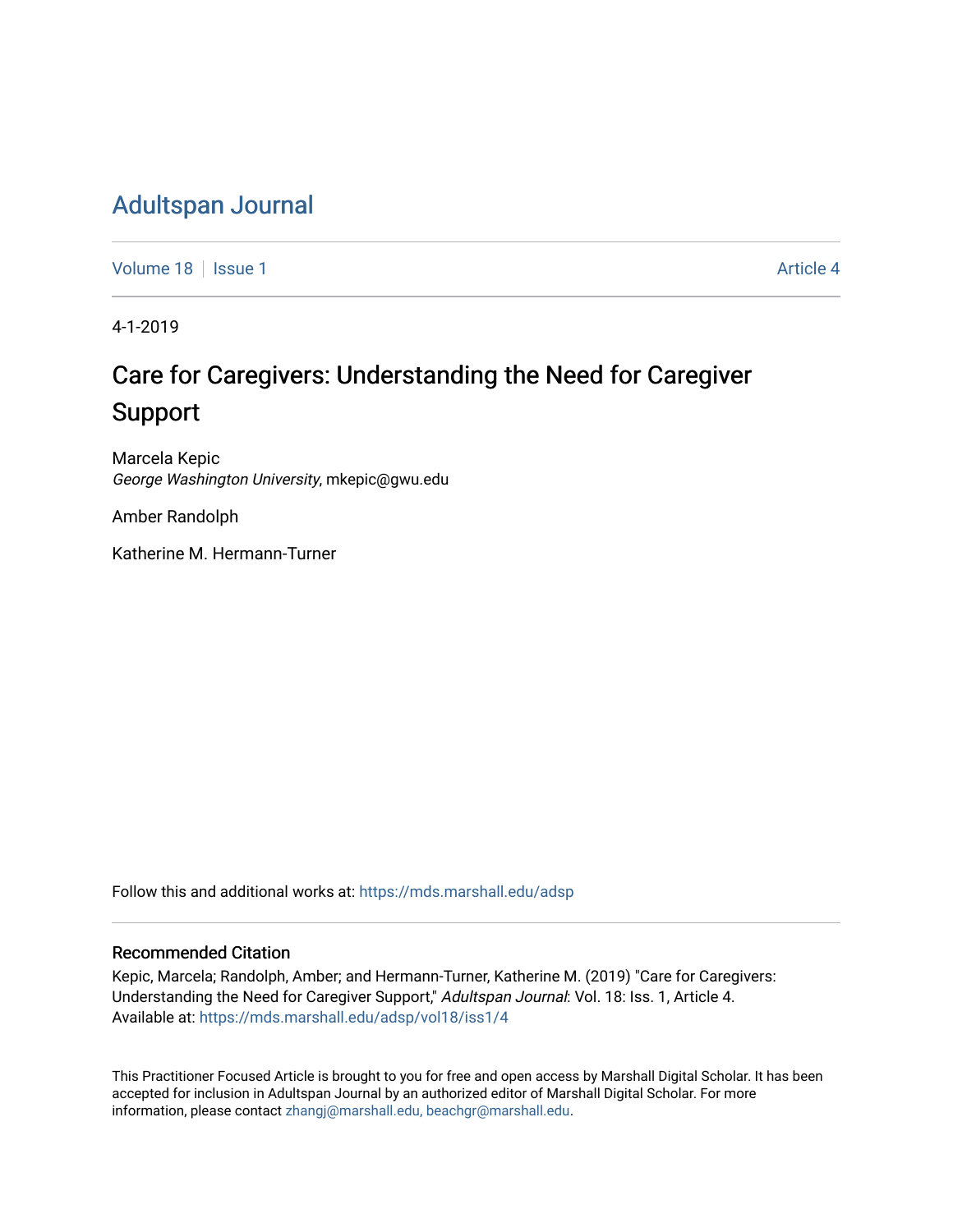## **Marcela Kepic, Amber Randolph, and Katherine M. Hermann-Turner**

*Most long-term care for older adults in the United States is provided by informal caregivers (Ahmad, 2012), the majority of whom experience an intense range of emotions from satisfaction to loneliness. Counselors must consider this emerging population of caretakers and learn methods to encourage clinical services to address their need for support. This article delineates experiences and challenges of informal caregivers and provides suggestions for effective clinical services for caregiver populations.*

*Keywords:* caregiver, counseling, informal care, long-term care, caregiver wellness

The older adult population in the United States continues to increase, with projected numbers estimated at 80 million by 2040 (Administration on Aging, 2010). Older adults are living longer (Aldwin & Gilmer, 2013), often with disabilities and chronic diseases that require management and assistance. Well-documented research on caregivers states that over 43 million adults in the United States provide unpaid or informal care, and the majority (57%) of these caregivers also work full time and are responsible for their own family's needs (National Alliance for Caregiving [NAC], 2015). This combination of life circumstances offers a variety of challenges to many caregivers.

Informal caregiving may result in a great deal of strain on family members, especially the primary caregivers, bringing about feelings of being overwhelmed,

*Marcela Kepic, Department of Counseling and Human Development, George Washington University; Amber Randolph, Department of Clinical Mental Health Counseling, Judson University; Katherine M. Hermann-Turner, Department of Counselor Education, University of Louisiana at Lafayette. Correspondence concerning this article should be addressed to Marcela Kepic, Department of Counseling and Human Development, George Washington University, 2136 G Street NW, Washington, DC 20052 (email: mkepic@gwu.edu).*

*© 2019 by the American Counseling Association. All rights reserved.*

 $\ddot{\phantom{a}}$ **40 ADULTSPAN***Journal April 2019 Vol. 18 No. 1*

Published by Marshall Digital Scholar, 2022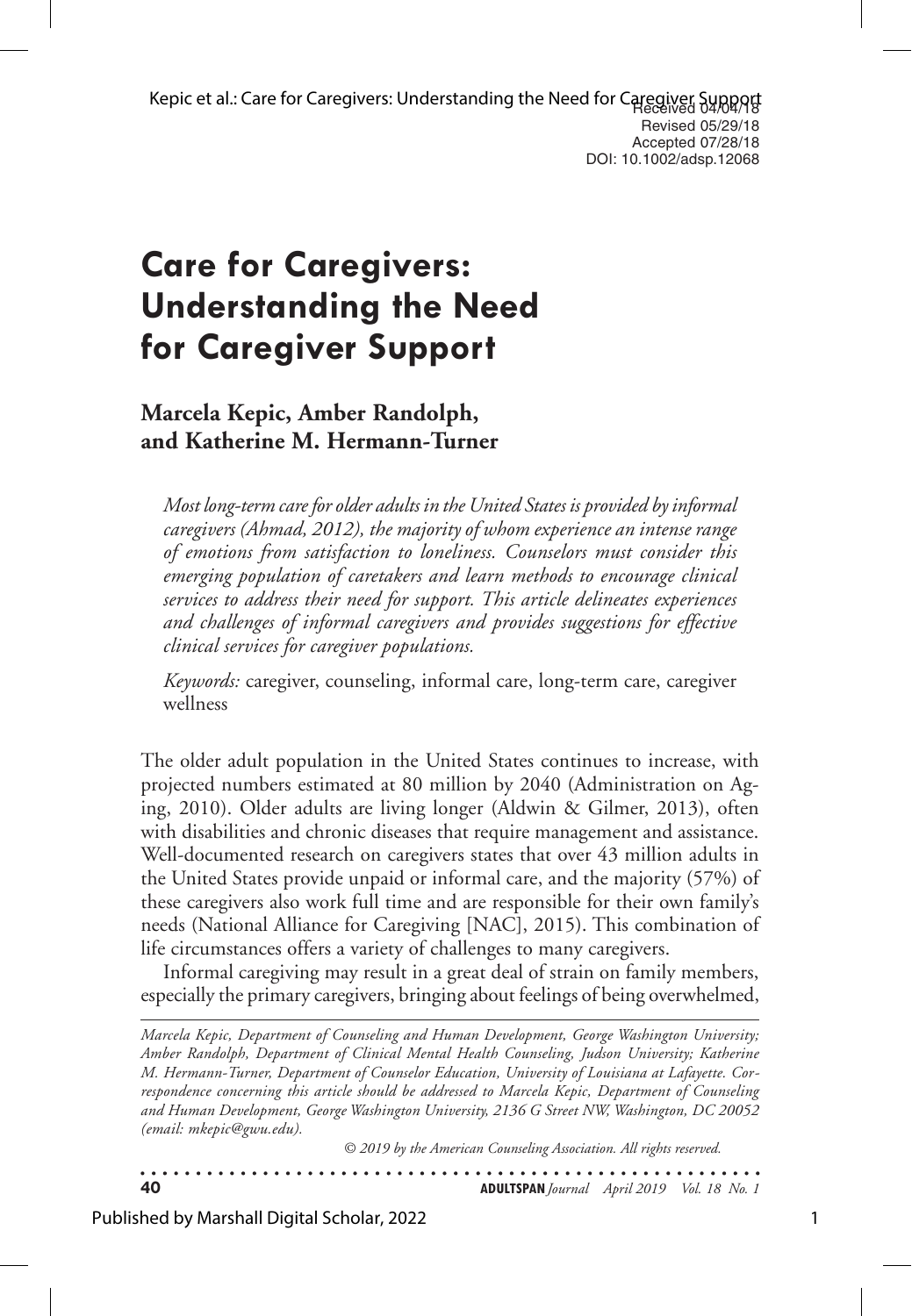stressed, and socially isolated (Ahmad, 2012; Grunfeld et al., 2004; Taylor & Field, 2003). Researchers have also documented that caregiving is strongly associated with depression (Mausbach et al., 2010; Schreiner, Morimoto, Arai, & Zarit, 2006) and physical illness (Segerstrom & Miller, 2004; Shaffer, Kim, Carver, & Cannady, 2017; Taylor & Field, 2003). Professional fields such as counseling, psychology, and social work have invested time into studying the stress-coping framework (Shaffer et al., 2017) and the most effective strategies to help long-term caregivers cope with stress to improve their well-being (Horvath & Mayer, 2010). Caregiver identity, stressors, and counseling implications are explored in the following sections.

## **TYPES OF CAREGIVERS**

Definitions of caregiving are broad, encompassing a diverse population of caregivers and care recipients. Generally, a care recipient is an adult who requires assistance with personal care or household activities (Qualls, 2016). Some individuals who require care pay for caregiving services, but many rely on family members or friends for informal care. A distinction must be made between the general caregiving, or sharing of tasks, that commonly occurs in households of healthy adults and the point at which an identified family member begins to require additional assistance (Qualls, 2016).

Informal caregivers are more likely to be female than male, with an average age of 49.2 years (NAC, 2015). Informal caregivers are often adult children or spouses (Qualls, 2016), although siblings, neighbors, extended family, or friends also fulfill the role. About 35% of care recipients live with their caregiver; the remainder live independently, in long-term care settings, or with someone other than the caregiver (NAC, 2015). Care recipients in informal settings often have a prior relationship (familial or otherwise) with the caregiver. The mean age of care recipients is 69.4 years (NAC, 2015). The older a care recipient, the more likely the recipient is to be female (NAC, 2015). Although there is gender, age, and relationship diversity within the caregiver population, there are common threads to the caregiver experience, including stress, joy, and a shifting in identity.

## **CURRENT UNDERSTANDING**

## **Caregiver Identity**

Often as a family member or friend becomes ill, the individuals within the existing system assume the role of caregiver and then develop a new, emergent identity (Montgomery & Kosloski, 2009). Scholars have sought to better understand the development of this identity as it relates to the caregivers' role changes, self-efficacy, self-understanding, relationship shifts, life infringement, and utilization of external resources. This transition in identity has been written about in literature and identified from a theoretical perspective.

**ADULTSPAN***Journal April 2019 Vol. 18 No. 1* **41**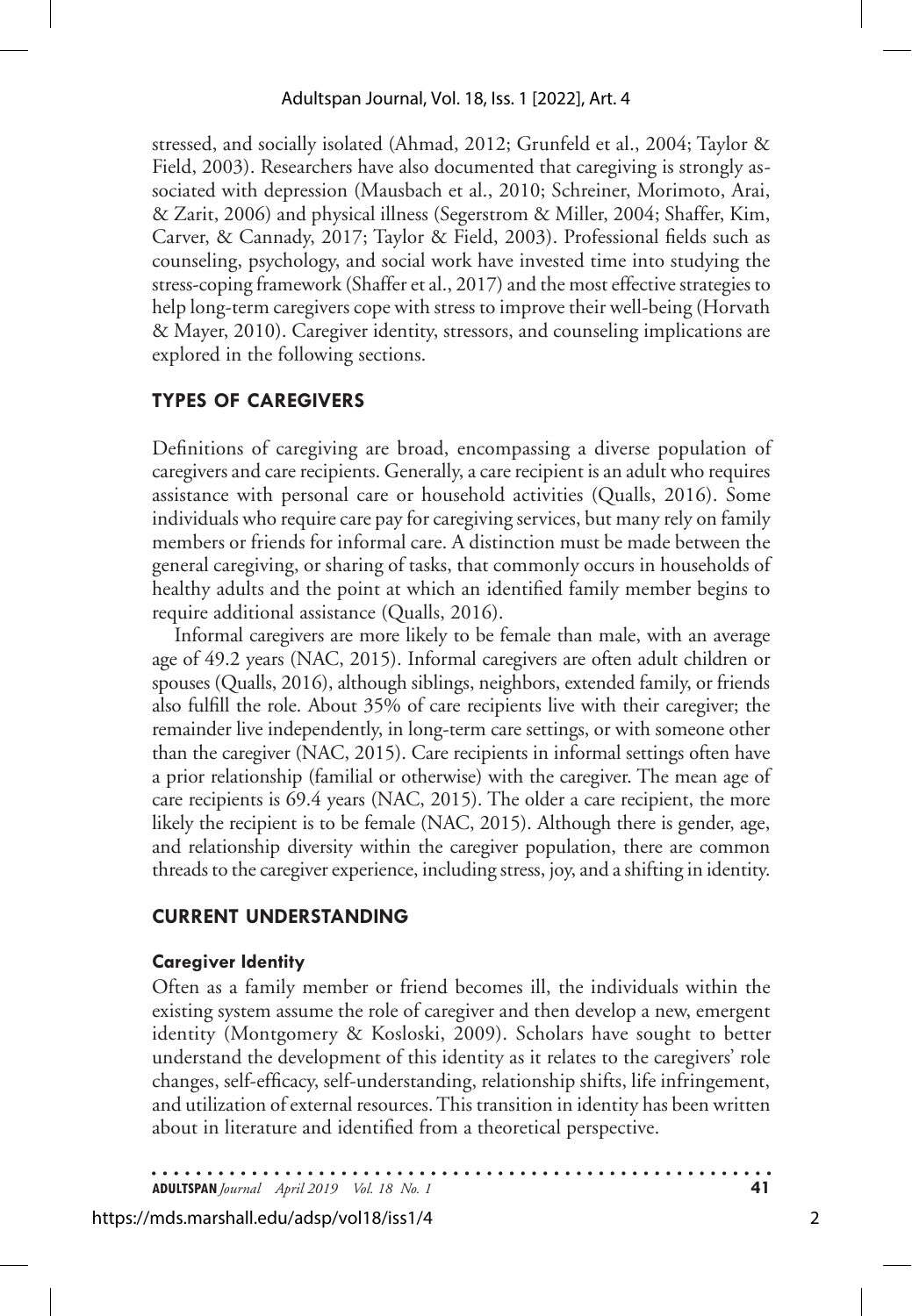In a 2015 meta-analysis, Eifert, Adams, Dudley, and Perko isolated 23 publications from the years 1990 through 2014 that explored the role of family caregivers of adults with chronic diseases. In this analysis, they sought to understand the factors related to caregiver identity development. The results identified five recurrent themes among the published studies.

The first is the individuals' loss of self and role "engulfment" (Eifert et al., 2015, p. 360), described as relinquishing one's personal identify as the caregiver role became an all-consuming role. The second identified theme is the loss of a cocreated identity built with the individual receiving care. Most family caregivers have jointly created an identity with the chronically ill individual, and as this identity shifts from dyadic to individual, interactions, decisionmaking, life goals, social life, and feelings of shared history and support all change. The third theme relates to familial obligations and gender-based stereotypes, because female family members were frequently expected to adopt the caregiver role because of their gender or a societal expectation to assume wifely duty. The fourth theme identifies individuals with a previous relationship, such as a spouse or child, assuming the caregiving role as this existing relationship often serves to create an obligatory responsibility. The final theme is described by the authors as a "master identity develop[ment]" (Eifert et al., 2015, p. 363) that supersedes all former identities. As caregivers undergo the transition from individual to caregiver, individuals experience a complete change in their identity. As seen in these themes, assuming the role of a caregiver can be based on varying previous relationships but often produces a complete shift in an individual identity.

The caregiver identity theory is a specific model that addresses the career of the caretaker as it relates to identity changes. This theory originated in the study of family members caring for individuals with dementia and "outlines psychosocial processes that link particular stressors to specific forms of burden within the context of the caregiving career" (Savundranayagam & Montgomery, 2010, p. 176). Throughout the course of a caregiving relationship, the role of the caregiver continually changes based on the level of the patient's functioning. Conceptually, it is important to understand the transformation of roles as an emergence from an existing role or relationship, not the establishment of a new role or relationship (Montgomery & Kosloski, 2009). Specific role changes include things like the shift from a spousal role grounded in an established partnership into that of a caretaker wherein the individuals no longer engage in reciprocal companionship; rather, one person engages in caring for another. One of the hallmarks of this theory and the career of a caretaker is a level of variability and uncertainty, given that the length of the career is unknown, which is different from other caretaker roles, such as child rearing, which have clear expectations and delineated life transitions (i.e., turning 18). This transition into a caregiving role, along with an unclear timeline regarding this new role, can contribute to caregiver burden and stress.

**42 ADULTSPAN***Journal April 2019 Vol. 18 No. 1*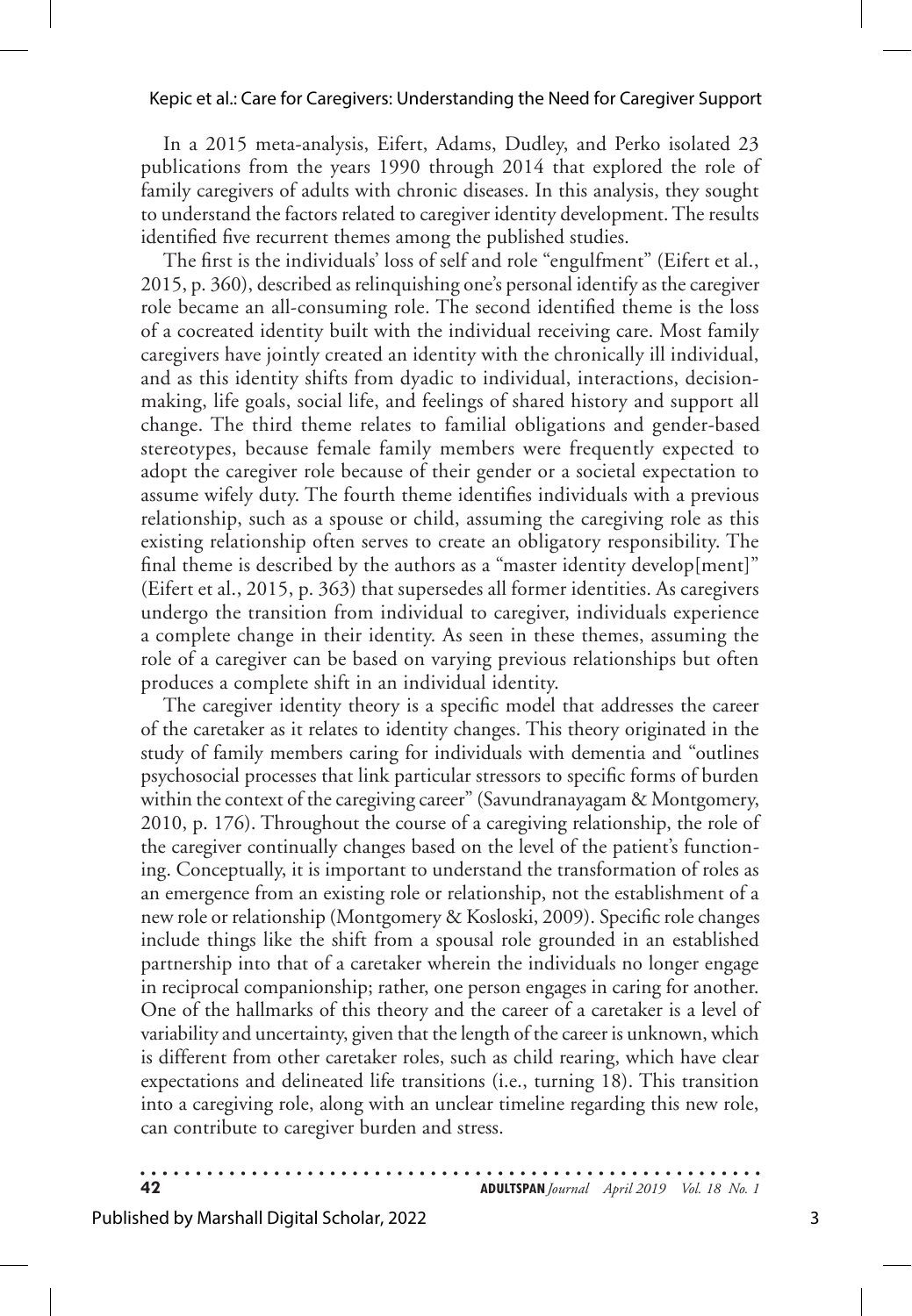#### **Caregiver Burden and Stress**

As caregivers' identities shift, they often experience their role as caretakers becoming a burden (Grunfeld et al., 2004). One can easily find a theme in research centered on the by-products of caregiver burden, particularly stress: the stress of having multiple roles; the stress of losing a companion—mentally, physically, or emotionally; the stress of financial burden; the stress of balancing schedules; the stress of not having enough knowledge and adequate resources; the stress of noninvolvement in social and family activities; the stress of noncooperation from the care recipients (Ahmad, 2012; Segerstrom & Miller, 2004; Shaffer et al., 2017; Taylor & Field, 2003), as well as many other sources and origins of perceived and actual stress (Ahmad, 2012; Givens, Mezzacappa, Heeren, Yaffe, & Fredman, 2014; Shaffer et al., 2017).

The by-product of these stressors manifests both physically and emotionally. Because caregivers often place less value on their own health, they experience lower immunity and increased risks for illness. In addition, caregivers often have higher rates of elevated blood pressures, anxiety, depression, and emotional distress (Cameron, Franche, Cheung, & Stewart, 2002; Givens et al., 2014; Joling et al., 2012; Rhee et al., 2008).

Researchers suggest that informal caregivers experience a lot of stress rather frequently as a result of handling multiple responsibilities over an extended period of time (Givens et al., 2014; Shaffer et al., 2017). Being responsible for their own families, jobs, and a care recipient creates numerous challenges, leading to the caregiver feeling overwhelmed. Besides having no respite and support from family and friends, the majority of caregivers lack professional knowledge about the specific needs of a chronically ill person (e.g., administration of medications, knowledge about diet, helping with physical or occupational therapy; Ahmad, 2012; Weinbrecht, Rieckmann, & Renneberg, 2016).

Another major complaint among caregivers is a lack of resources, support, and training. Furthermore, many times family and friends will expect new caregivers to provide a continuity of previously established roles and routines, and if expectations are not met, this can pose a significant threat to homeostasis and a shift in family dynamics (Qualls, 2016). Such demands can contribute to further conflict among the family and subsequently increase stress. Family caregivers may also be confronted with the loss of a loved one's abilities, independence, home, health, or ability to communicate effectively, which can lead to confrontation with grief (Humphrey, 2009). Finally, although professional services, such as respite care or external support, might be available, some families may be reluctant to contract such services due to societal stigmatization and cultural expectation. As is strongly documented, such psychosocial factors greatly contribute to elevated chronic stress (Weinbrecht et al., 2016).

The chronic stress of caregiving demands may lead to exhaustion and exacerbation of depressive symptoms such as isolation, lack of motivation, decreased productivity, changes in appetite, and abandonment of a healthy lifestyle (Givens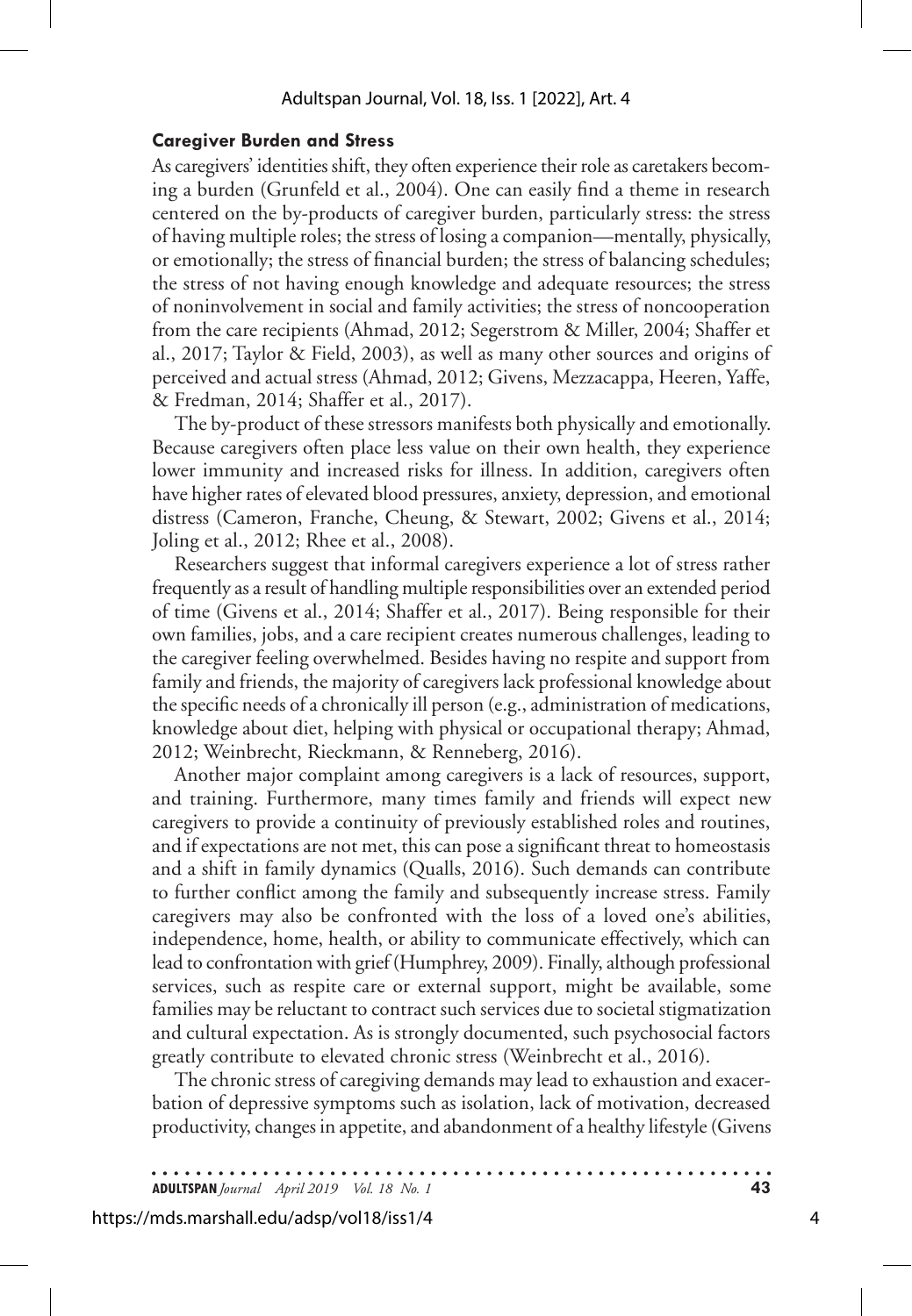et al., 2014; Shaffer et al., 2017). Some authors report that at least one third of caregivers suffer from clinically significant depressive symptoms (Schoenmakers, Buntinx, & DeLepeleire, 2010; Schreiner et al., 2006) and that these rates are higher for caregivers whose care recipients have dementia, schizophrenia, or bipolar disorder (Mohamed, Rosenheck, Lyketsos, & Schneider, 2010; Schulz & Martire, 2004).

Current research also focuses on an examination of psychosocial risk factors longitudinally related to caregivers' physical health changes (Shaffer et al., 2017). It has been shown that chronic stress negatively affects the immune system; therefore, caregivers exposed to stress are more susceptible to infectious diseases and chronic illnesses (Fletcher, Miaskowski, Given, & Schumacher, 2012; Segerstrom & Miller, 2004; Shaffer et al., 2017). Moreover, Shaffer and colleagues (2017) found that caregivers who provided care to cancer patients for 5 years developed physical morbid conditions and those who reported chronically elevated depressive symptoms showed greater development of physical morbidity. With such documented facts, professionals should examine and implement effective strategies and interventions to support long-term caregivers. The burdens and stressors associated with being a caregiver are noteworthy but often overshadow some of the positives.

## **Positive Effects of Caregiving**

A current trend in caregiver research is the development of a better understanding of the positive aspects of caregiving. Within this body of literature, researchers explore the range of benefits a caregiver may experience as a result of assuming the caregiving role. In one cross-sectional study by Haley et al. (2009) of 75 pairs of caregivers and stroke survivors, over 90% of caregivers reported a greater appreciation for life. They uncovered other positive attributes, including feeling appreciated (84%), needed (88%), useful (80%), and confident (81%), as well as having the opportunity to learn new skills (66%). Roth, Dilworth-Anderson, Huang, Gross, and Gitlin (2015) found that Hispanics and African Americans had more of the positive aspects of caregiving than White caregivers. Minority caregivers might feel more positive about the caregiving, and therefore might use less formal agency. In addition to ethnic identity, the perception of the caregiver role might be influenced by life circumstances, religion, socioeconomic status, and sexual orientation.

#### **Diversity Considerations**

Cultural background may influence the way caregivers experience providing care. Research explored the possible influence of moderating variables including gender and race. Middle Eastern and South Asian caregivers are less likely to use formal services. Half of the caregivers in such regions are daughters-in-law due to the cultural traditions (Ahmad, 2012). Despite the fact that caregiving in these cultures is viewed more positively with some rewarding experiences,

**44 ADULTSPAN***Journal April 2019 Vol. 18 No. 1*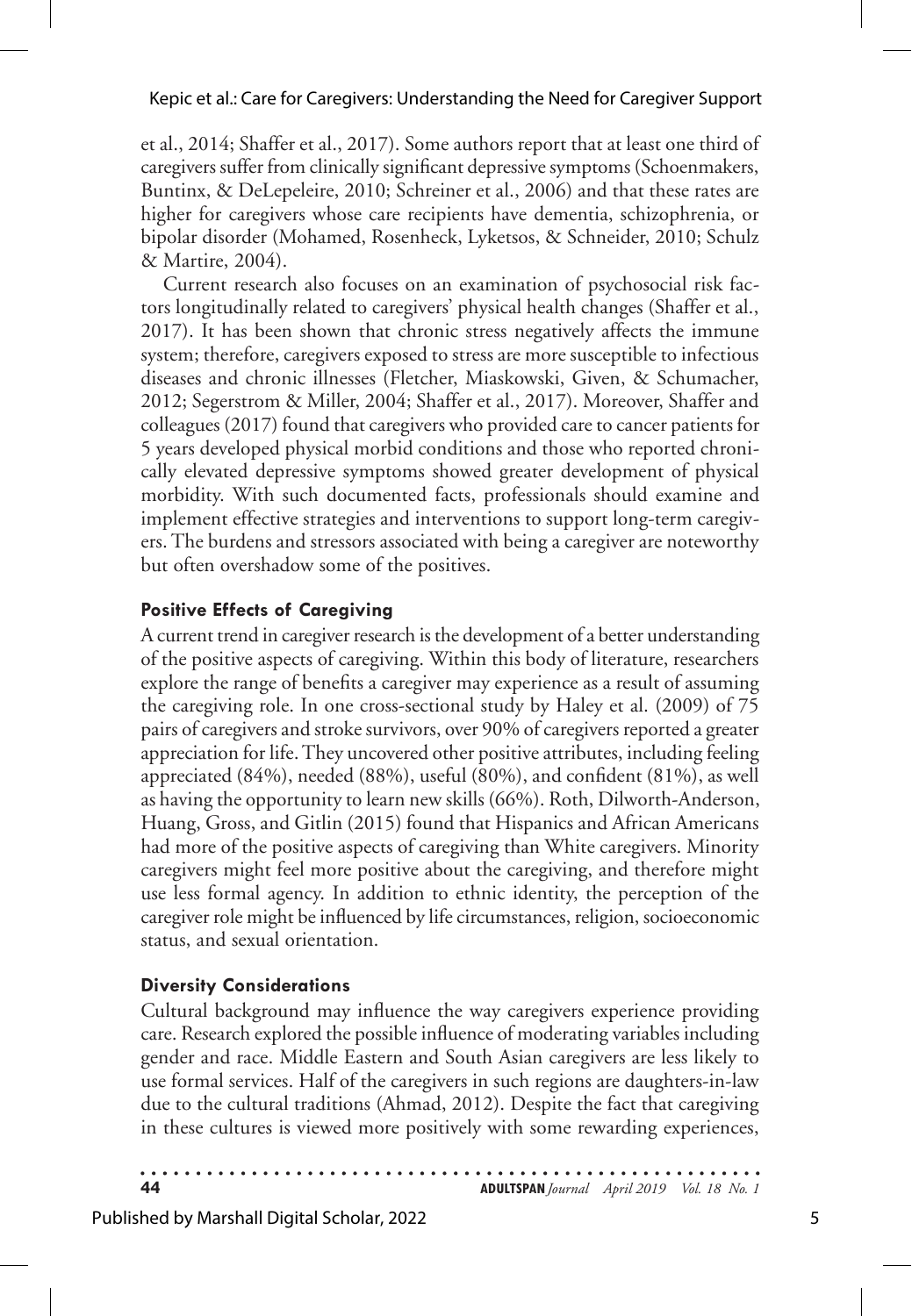many caregivers still report poor sleep, difficulties administering meds, and noncooperation on the part of the care recipient (Hooyman & Kiyak, 2011; Sanders, 2005). Other reasons for not using formal services include lack of trust in formal services, restricted access, and cultural traditions or a family orientation to care for their own (Ahmad, 2012).

Despite becoming more visible, the LGBTQ (lesbian, gay, bisexual, transgender, and queer) population also faces enormous caregiving challenges. Due to experienced discrimination, victimization, and previous marginalization, older LGBTQ adults may not seek or use formal services (Fredriksen-Goldsen & Emlet, 2012). LGBTQ adults requiring assistance prefer to live independently, avoid formal care, and rely heavily on help and support from partners and/ or friends to feel safe and avoid real or perceived discrimination (Fredriksen-Goldsen & Emlet, 2012). Therefore, intimate partners are the most likely caregivers (Cahill, Ellen, & Tobias, 2002), who, again, are less likely to seek formal help due to their sexual minority status.

LGBTQ caregivers are more likely to experience negative effects of caregiving, such as isolation, depression, and anxiety (Fredriksen-Goldsen, Kim, Muraco, & Mincer, 2009). As documented by Meyer and Northridge (2007), a lack of access and discrimination accelerate chronic illness and decline in mental health for both the caregiver and the care receiver. LGBTQ individuals experience challenges in staying connected with family members, social networks, and caregiving resources, especially when networks and resources are not respectful of their sexual minority status. Overall, minority caregivers might have a difficult time using formal services because of the restriction or unavailability of services, lack of sensitivity and respect for minorities, and a lack of trust due to previous experiences of discrimination. Having a greater understanding of the possible emotional benefits and challenges of assuming the caregiver role can help counselors focus treatment approaches and be effective in helping caregivers.

#### **HOW CAN COUNSELORS HELP CAREGIVERS?**

A multifaceted approach is necessary when working therapeutically with caregivers. Both practical and emotional needs should be addressed within the counseling relationship. In particular, counselors best serve these clients when addressing grief, emphasizing self-care, and recommending sources of support.

#### **Addressing Grief**

Grief is often associated with family caregiving. Humphrey (2009) discussed the concept of cumulative loss, where individuals experience a series of losses that compound and can lead to mental health issues. For family caregivers, the concurrent life transitions, required adaptations, and the impending death of a family member are a unique composite of losses. In conjunction with those losses,

**ADULTSPAN***Journal April 2019 Vol. 18 No. 1* **45**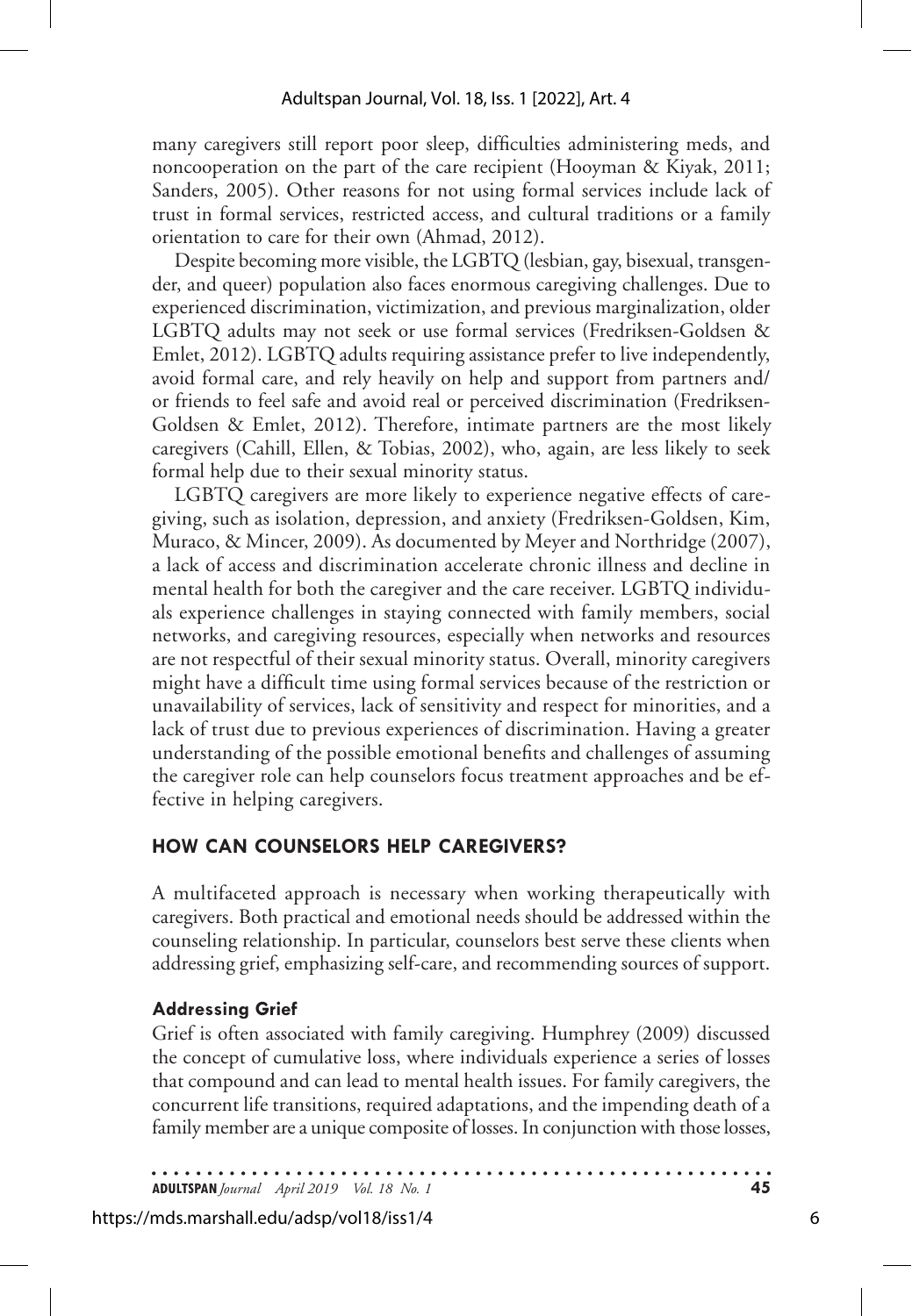family caregivers often see dramatic shifts in their own life regarding finances, free time, independence, and priorities (Grunfeld et al., 2004). Caregivers may also experience a loss of sense of self, as one's sense of self is related to connection with the important people in one's life (Chen, 2016). When those connections change, it can cause a sense of personal disequilibrium. All of this transition can lead to the experience of cumulative loss and grief. Counselors can help clients "accept and mourn inevitable limits and losses" (Chen, 2016, p. 353).

Humphrey (2009) reframed grief work as loss adaptation and provided strategies for counselors to consider. Some of the loss adaptation strategies include therapeutic writing, decisional balance sheets, and coping questions. Therapeutic writing can be structured or unstructured, spontaneous or counselor directed (Humphrey, 2009). Therapeutic writing in any format allows the client an opportunity to process emotions and information, as well as begin to make meaning of losses. This is a flexible intervention and can be tailored to the client, the counselor, and the therapeutic goals (Humphrey, 2009).

Decisional balance sheets help clients to reflect upon motivation to change and are often used in motivational interviewing, as well as in cognitive behavior therapy (Humphrey, 2009). Decisional balance sheets can take the form of worksheets divided into four sections used to allow clients to express the pros and cons of changing, or not changing, behaviors (Humphrey, 2009). Counselors can then work with clients to address how they may be "stuck" in dealing with the particular caregiving grief issue.

Coping questions, as defined by Humphrey (2009), ask clients to consider (a) how they can help themselves cope and (b) how they can use their grieving constructively. Humphrey explained that these questions help empower clients and facilitate forward progress in coping. Clients are asked to begin to take ownership of their own coping with the grief and losses associated with caregiving. The three therapeutic techniques described here are only a few of the techniques that may be useful for counselors helping caregivers work through grief.

#### **Emphasizing Self-Care**

Self-care is an important topic for counseling with a family caregiver. Counselors are in a prime position to bolster a caregiver's coping skills through exploring strengths and emphasizing self-care. Counselors can assess level of distress, coping, anxiety, grief, and depression for caregivers. The use of interviewing techniques with the primary caregiver, as well as other involved family members, can provide valuable context and extract sources of strength, meaning, and resilience on which to build (Qualls, 2016).

It is important for counselors to use a strengths-based approach to elicit self-care strategies for clients to try. Schmall, Cleland, and Sturdevant (2000) recommended that caregivers take responsibility for self-care and have realistic expectations. Furthermore, they recommended that caregivers learn to

**46 ADULTSPAN***Journal April 2019 Vol. 18 No. 1*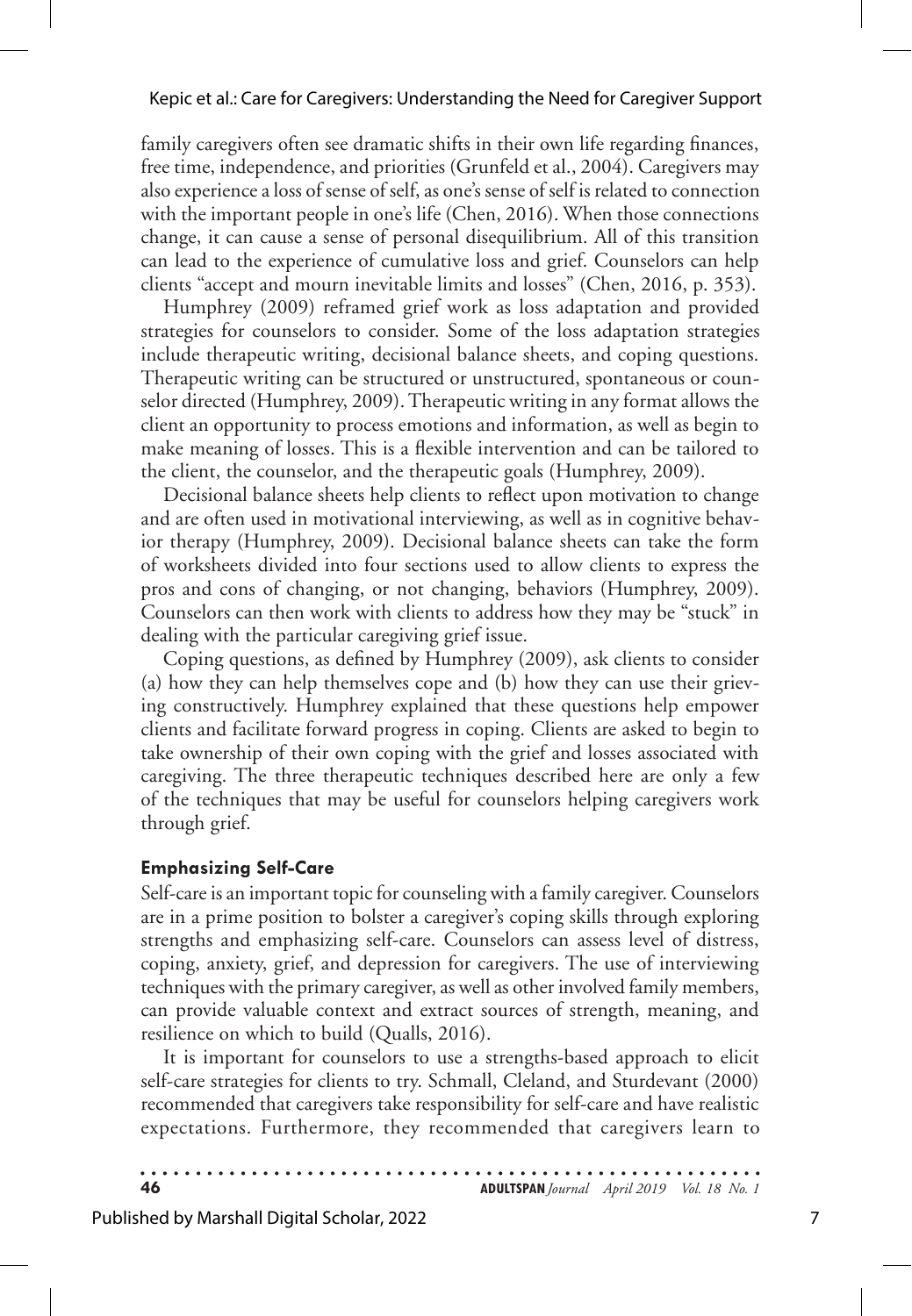communicate effectively, set goals, and seek help when needed. Counselors can assist caregiver clients to set realistic goals, prioritize self-care, draw upon existing strengths, and take advantage of community resources to help minimize the burden of caregiving.

#### **Sources of Support**

It is critical for counselors to be aware of local community resources. In particular, support groups for caregivers can be valuable sources of support for caregivers who feel isolated and overwhelmed. Groups can be psychoeducational and counseling focused, given that research demonstrates that psychoeducational skills-based programs help to increase coping and reduce caregiver stress (Pepin, Williams, Anderson, & Qualls, 2013). Topics of discussion can include selfcare, effective communication, emotions, transitions, and decision-making. Not only are the topics interesting to caregivers, but the group setting allows for open and honest discussion regarding the often conflicting emotions associated with family caregiving.

If caregiver support groups are not an option, individual counseling and perhaps telephone support can be helpful for family caregivers. Even web-based programs can provide information and socialization for caregivers who feel disconnected and overwhelmed. Counselors can recommend ancillary services, such as respite care, care management, or volunteer home visits, to help alleviate the burden on the caregiver (Chen, 2016; Qualls, 2016). Day programs are often available for care recipients and can allow the primary caregiver time to work or engage in self-care activities (Qualls, 2016). Many times, primary care physicians and religious figures can help bridge the gap between the caregivers' needs and some available formal services. Referrals, prearranged phone calls and visits, and support groups run by professionals and lay volunteers might help facilitate the initial contact and assessment of needs and, therefore, reduce social isolation and facilitate necessary support.

The family itself is often an important resource and source of support. Family dynamics often change as a result of taking on the new roles of caregiver and care recipient (Qualls, 2016). These changes can be quite stressful for family members in that they initiate difficult conversations and force an examination of sometimes conflicting values and ethical orientations (Qualls, 2016). Counselors can help facilitate effective communication within the family unit. Considering growing diversity in the United States, counselors need to be informed, skilled, and multiculturally competent to effectively address the needs of all different populations.

#### **Advocacy**

Counselors have an obligation to help advocate for resources and support for caregivers. Currently, several legislative initiatives focus on the development of better support for caregivers and services for older adults. The Older Americans

**ADULTSPAN***Journal April 2019 Vol. 18 No. 1* **47**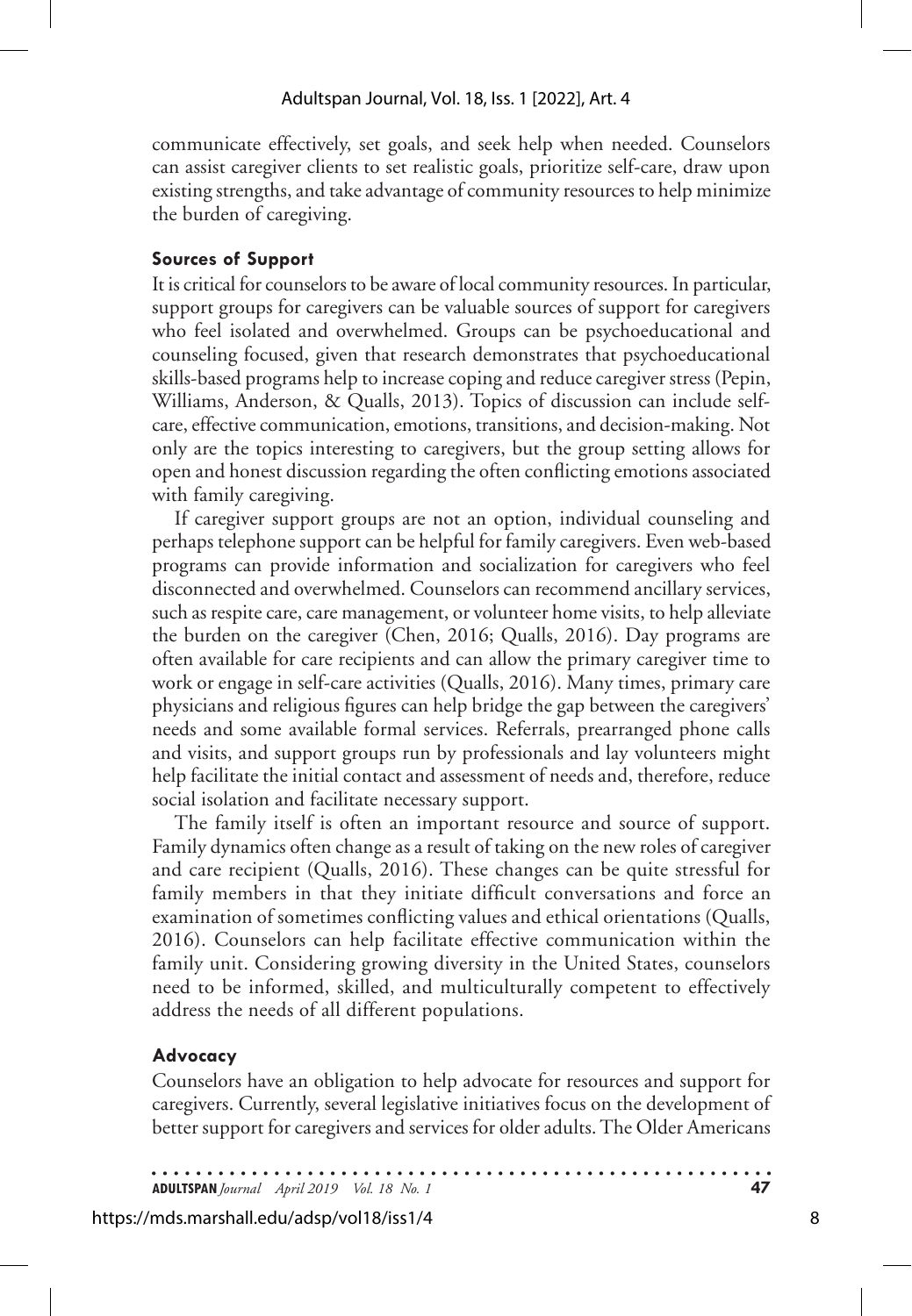Act Title III Programs, passed in 1965 and recently reauthorized until 2019, ensures coordination and delivery of both social and nutritional aid to older adults and caretakers. The National Family Caregiver Support Program, also under the Older Americans Act, provides support for caregivers on available services, assistance gaining access to services, mental health (e.g., individual, group), temporary respite care, and supplemental caretaking services. Last, Recognize, Assist, Include, Support, and Engage Family Caregivers Act (2017) legislation focused on providing aid for family caregivers is currently in the Senate. For counselors, having an awareness of these current movements and being active advocates for their development can subsequently help clients and their families.

#### **IMPLICATIONS FOR FUTURE RESEARCH**

To provide optimal support for caretakers, ongoing research on caregiving advancements using diverse samples is necessary. One such area of exploration is the integrated care model, which views treatment of an individual from a holistic perspective, coordinating mental and physical treatment from initial diagnosis through rehabilitation. Within this model of care, continued research is needed to better understand how the organization of services can meet the needs of the patient while reducing the burden on a caretaker. Understanding how connections to social services and providing nonmedical care can better be created, implemented, and sustained has the potential to reduce caregiver burden and the negative effects on caregivers.

Ambient assisted living is another emerging area within the field of information and communications technology, which can extend aging individuals' ability to live in their preferred environment. These technologies "combine ubiquitous information, communication, and entertainment, with enhanced personalization, natural interaction and intelligence" (Costa et al., 2009, p. 92). The capability of these technologies can range from simple push-button emergency call systems to complexly crafted systems that enable individuals to maintain their independence and live alone through GPS tracking, to prevent wandering, or "smart homes" to monitor individuals' physical and medical safety. As these technologies are developed, it is beneficial to understand how they can supplement caregivers, so they can also maintain their independence; provide better long-term support; and maintain their own physical, social, and emotional wellness.

Along more traditional lines of research, caregiver support literature would benefit from longitudinal research on counseling services. While some research looks at special populations over the course of time (Tsai, Yip, Tai, & Lou, 2015) and even combines data into meta-analyses, greater rigor, larger sample sizes, and research on counseling-specific populations would greatly advance the understanding of effective interventions for caregivers and their support

| 48 | <b>ADULTSPAN</b> Journal April 2019 Vol. 18 No. 1 |  |
|----|---------------------------------------------------|--|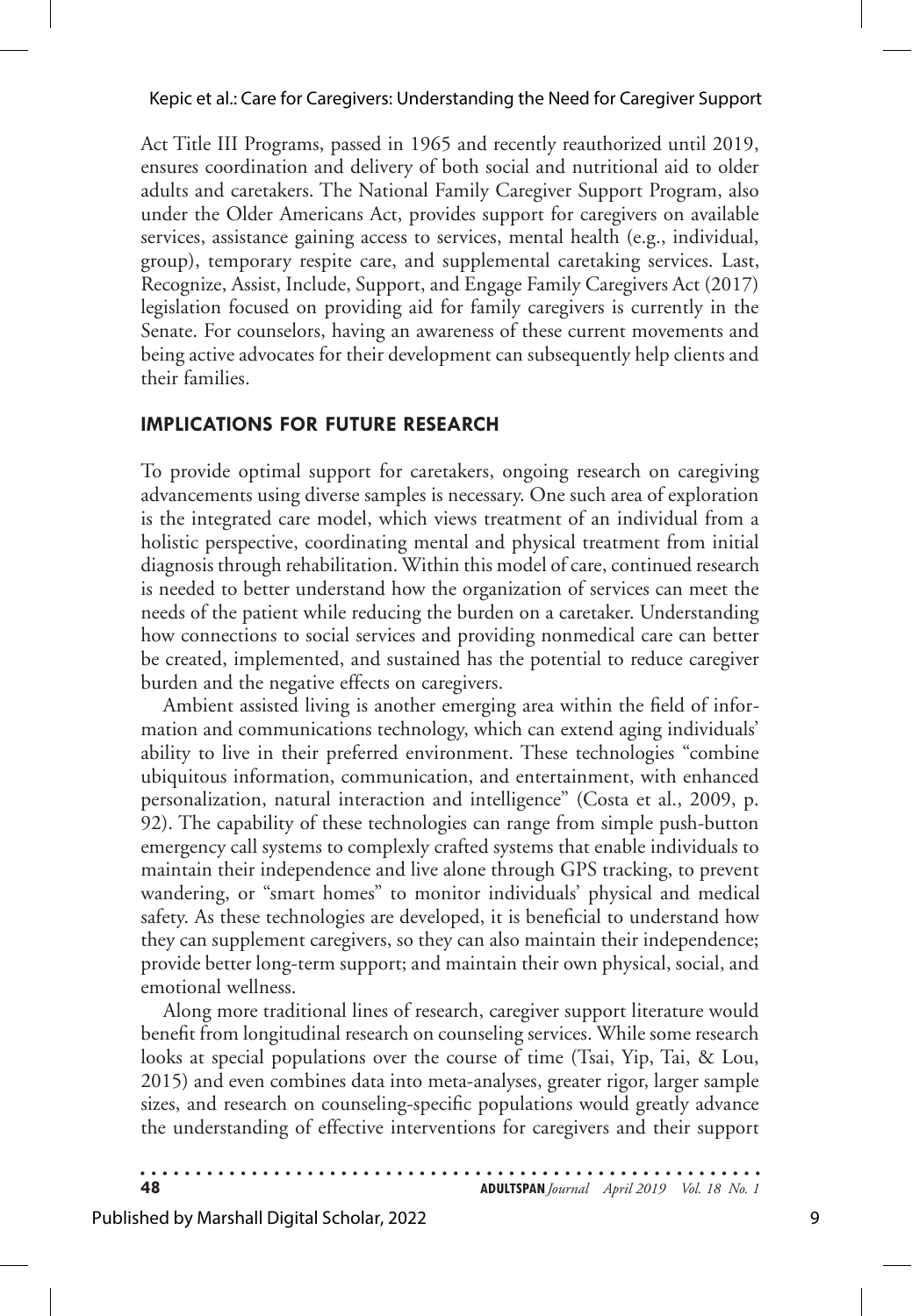systems. Similarly, additional data on diverse samples can continue to provide a better understanding of how race, culture, sexuality, and intersectionality affect the lives of caregivers. Because of the vastly differing characteristics of individuals based on relationships, age, diagnosis, prognosis, and severity, additional understanding of the effects of each of these variables could greatly influence understanding of caregiver stressors and provide better ways to attend to this population through clinical treatment.

## **CONCLUSION**

With a growing older adult population in the United States and prolonged life expectancy, the need for informal and formal caregiving services is on the rise. Although formal services will continue to be used, informal services such as family caregivers are expected to increase in the near future. As documented, caregivers and their situations vary greatly; therefore, as the counseling profession supports this population, it is necessary to deepen the understanding of diversity considerations, the positive and negative by-products of caregiving, avenues for advocacy, and clinical interventions. Understanding the specific needs of caregivers is essential for providing effective clinical support and focusing future research endeavors for this growing population.

## **REFERENCES**

- Administration on Aging. (2010). *A profile of older adults: 2010*. Retrieved from https://acl.gov/ sites/default/files/Aging%20and%20Disability%20in%20America/2010profile.pdf
- Ahmad, K. (2012). Informal caregiving to chronically ill older family members: Caregivers' experiences and problems. *South Asian Studies, 27,* 101–120.
- Aldwin, C. M., & Gilmer, D. F. (2013). *Health, illness, and optimal aging: Biological and psychological perspectives.* New York, NY: Springer.
- Cahill, S., Ellen, M., & Tobias, S. (2002). *Family policy: Issues affecting gay, lesbian, bisexual and transgender families.* New York, NY: The National Gay and Lesbian Task Force Policy Institute.
- Cameron, J. I., Franche, R. L., Cheung, A. M., & Stewart, D. E. (2002). Lifestyle interference and emotional distress in family caregivers of advanced cancer patients. *Cancer, 94,* 521–527. doi:10.1002/cncr.10212
- Chen, C. K. (2016). Defiance, denial, and defining limits: Helping family caregivers of individuals with dementia distinguish the tap-out from the cop-out. *Journal of Psychotherapy Integration, 26,* 353–365. doi:10.1037/int0000017
- Costa, R., Carneiro, D., Novais, P., Lima, L., Machado, J., Marques, A., & Neves, J. (2009). Ambient assisted living. In *3rd Symposium of Ubiquitous Computing and Ambient Intelligence 2008* (pp. 86–94). Berlin/Heidelberg, Germany: Springer-Verlag.
- Eifert, E. K., Adams, R., Dudley, W., & Perko, M. (2015). Family caregiver identity: A literature review. *American Journal of Health Education, 46,* 357–367. doi:10.1080/19325 037.2015.1099482
- Fletcher, B. S., Miaskowski, C., Given, B., & Schumacher, K. (2012). The cancer family caregiving experience: An updated and expanded conceptual model. *European Journal of Oncology Nursing, 16,* 387–398. doi:10.1016/j.ejon.2011.09.001

. . . . . . . . . . . **ADULTSPAN***Journal April 2019 Vol. 18 No. 1* **49**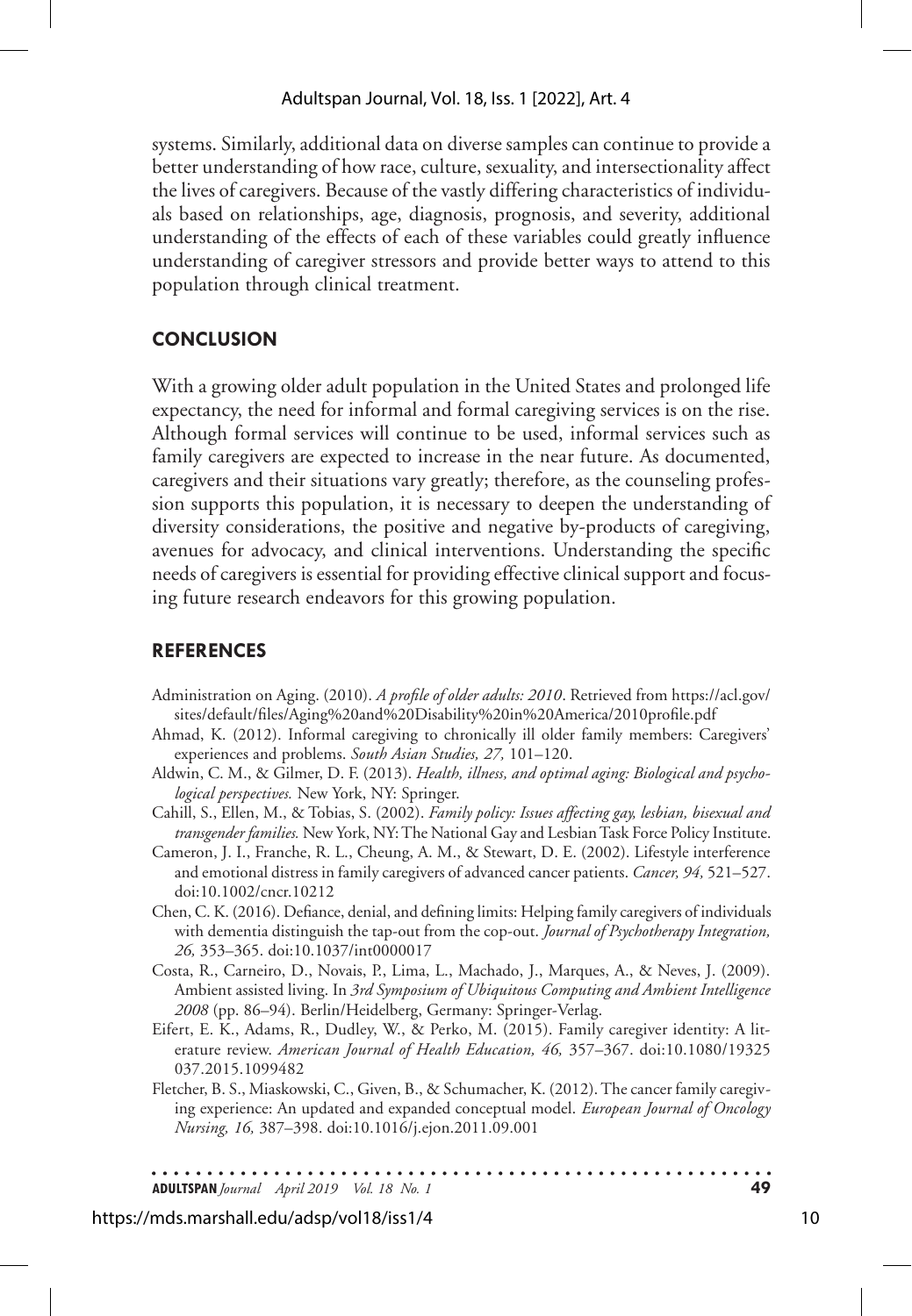- Fredriksen-Goldsen, K. I., & Emlet, C. A. (2012). Research note: Health disparities among LGBT older adults living with HIV [Blog post]. Retrieved from http://www.asaging.org/ blog/research-note-health-disparities-among-lgbt-older-adults-living-hiv
- Fredriksen-Goldsen, K. I., Kim, H. J. Muraco, A., & Mincer, S. (2009). Chronically ill midlife and older lesbians, gay men, and bisexuals and their informal caregivers: The impact of the social context. *Sexuality Research and Social Policy Journal of NSRC, 6,* 52–64.
- Givens, J. L., Mezzacappa, C., Heeren, T., Yaffe, K., & Fredman, L. (2014). Depressive symptoms among dementia caregivers: Role of mediating factors. *The American Journal of Geriatric Psychiatry, 22,* 481–488. doi:10.1016/j.jagp.2012.08.010
- Grunfeld, E., Coyle, D., Whelan, T., Clinch, J., Reyno, L., Earle, C. C., . . . Glossop, R. (2004). Family caregiver burden: Results of a longitudinal study of breast cancer patients and their principal caregivers. *Canadian Medical Association Journal, 170,* 1795–1801. doi:10.1503/ cmaj.1031205
- Haley, W. E., Allen, J. Y., Grant, J. S., Clay, O. J., Perkins, M., & Roth, D. L. (2009). Problems and benefits reported by stroke family caregivers. *Stroke, 40,* 2129–2133. doi:10.1161/ STROKEAHA.108.545269
- Hooyman, N. R., & Kiyak, H. A. (2011). *Social gerontology: A multidisciplinary perspective.* Boston, MA: Allyn & Bacon.
- Horvath, L., & Mayer, S. (2010). Caring for informal caregivers: Policy approaches to the provision of direct support services. *Innovation: The European Journal of Social Science Research, 23,* 263–277. doi:10.1080/13511610.2011.553513
- Humphrey, K. M. (2009). *Counseling strategies for loss and grief.* Alexandria, VA: American Counseling Association.
- Joling, K., Smit, F., van Marwijk, H., van der Horst, H., Scheltens, P., Schulz, R., & van Hout, H. (2012). Identifying target groups for the prevention of depression among caregivers of dementia patients. *International Psychogeriatrics, 24,* 298–306. doi:10.1017/S1041610211001633
- Mausbach, B., Roepke, S. K., Ziegler, M. G., Milic, M., von Känel, R., Dimsdale, J. E., . . . Grant, I. (2010). Association between chronic caregiving stress and impaired endothelial function in the elderly. *Journal of the American College of Cardiology, 55,* 2599–2606. doi:10.1016/j. jacc.2009.11.093
- Meyer, I., & Northridge, M. (2007). *The health of sexual minorities: Public health perspectives on lesbian, gay, bisexual, and transgender populations*. New York, NY: Springer.
- Mohamed, S., Rosenheck, R., Lyketsos, C. G., & Schneider, L. S. (2010). Caregiver burnout in Alzheimer disease: Cross-sectional and longitudinal patient correlates. *The American Journal of Geriatric Psychiatry, 18,* 917–927. doi:10.1097/JGP.0b013e3181d5745d
- Montgomery, R., & Kosloski, K. (2009). Caregiving as a process of changing identity: Implications for caregiver support. *Generations, 33,* 47–52.
- National Alliance for Caregiving. (2015). *Caregiving in the U.S. 2015 report.* Retrieved from https://www.aarp.org/content/dam/aarp/ppi/2015/caregiving-in-the-united-states-2015 report-revised.pdf

Older Americans Act, 42 U.S.C. § 3001 (1965).

- Pepin, R., Williams, A. A., Anderson, L. N., & Qualls, S. H. (2013). A preliminary typology of caregivers and effects on service utilization of caregiver counseling. Aging & Mental Health, *17,* 495–507. doi:10.1080/13607863.2012.758232
- Qualls, S. H. (2016). Caregiving families within the long-term services and support system for older adults. *American Psychologist, 71,* 283–293. doi:10.1037/a0040252
- Recognize, Assist, Include, Support, and Engage Family Caregivers Act of 2017, S. 1028, 113th Cong. (2017).
- Rhee, Y. S., Yun, Y. H., Park, S., Shin, D. O., Lee, K. M., Yoo, H. J., . . . Kim, N. S. (2008). Depression in family caregivers of cancer patients: The feeling of burden as a predictor of depression. *Journal of Clinical Oncology, 26,* 5890–5895. doi:10.1200/JCO.2007.15.3957

. . . . . . . . . **50 ADULTSPAN***Journal April 2019 Vol. 18 No. 1*